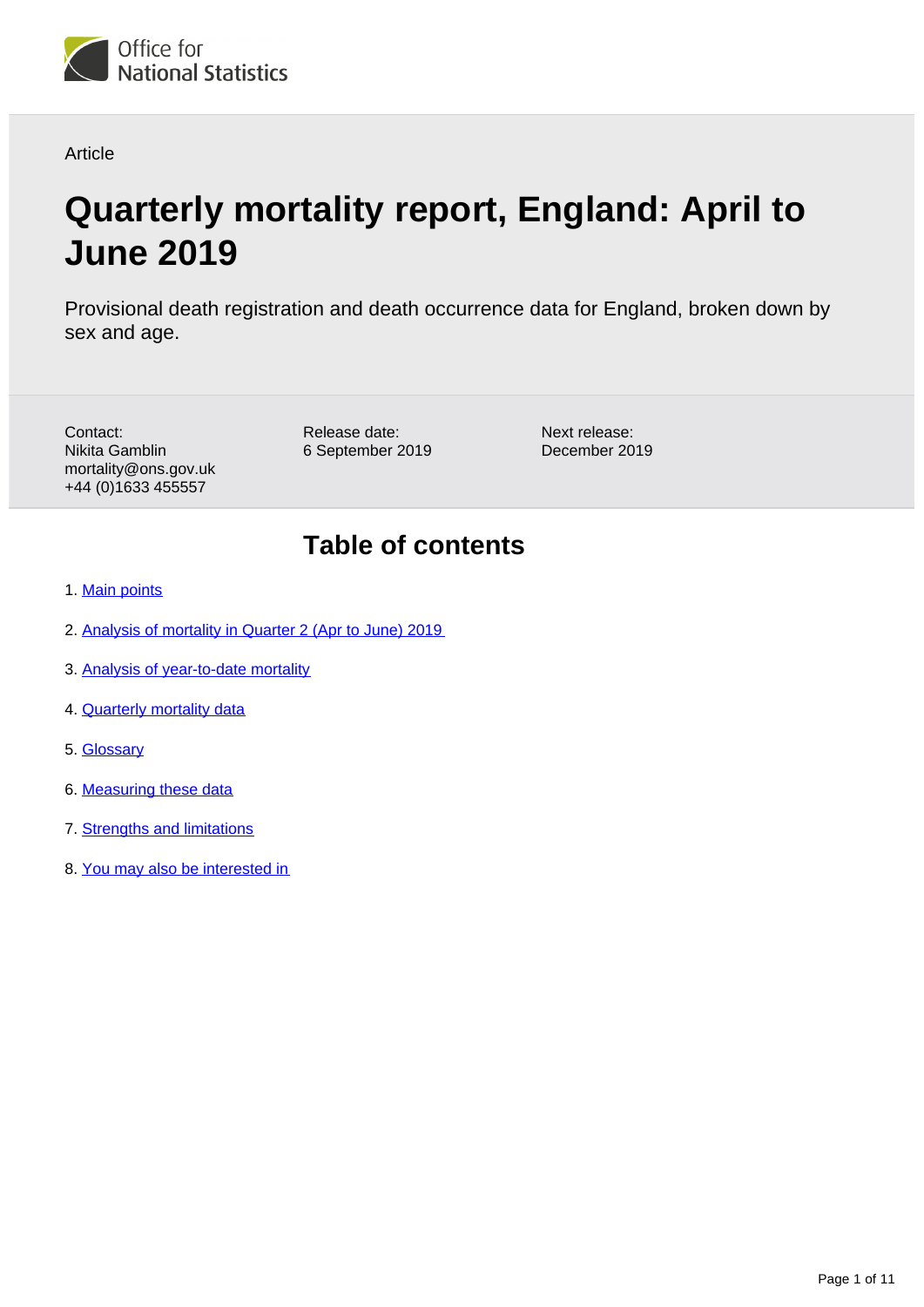## <span id="page-1-0"></span>**1 . Main points**

- In Quarter 2 (Apr to June) 2019 there were 118,848 deaths registered in England, which was 908 more deaths than the five-year average (2014 to 2018) for this quarter.
- When taking the size and age of the population into account, the age-standardised mortality rate in Quarter 2 2019 was 886 deaths per 100,000 population, which was statistically significantly lower than Quarter 2 for all years since 2001.
- The year-to-date mortality rate for deaths registered from 1 January to 30 June 2019 was 951 deaths per 100,000 population, which was statistically significantly lower than the mortality rate in the same period for all years since 2014.
- For those aged 0 to 74 years and 75 to 79 years, mortality rates in Quarter 2 2019 were statistically significantly lower than Quarter 2 2018 for males and females.

## <span id="page-1-1"></span>**2 . Analysis of mortality in Quarter 2 (Apr to June) 2019**

In Quarter 2 (Apr to June) 2019, there were 118,848 deaths registered in England. This was 1,794 fewer deaths than Quarter 2 2018, but 908 more deaths than the five-year average (2014 to 2018). Of the deaths registered in Quarter 2 2019 there were 59,793 male deaths and 59,055 female deaths.

Quarter 2 age-standardised mortality rates have fallen from 1,195 deaths per 100,000 population (1,467 deaths per 100,000 males and 1,008 deaths per 100,000 females) in 2001, to 886 deaths per 100,000 population (1,038 deaths per 100,000 males and 760 deaths per 100,00 females) in 2019 (Figure 1). Quarter 2 2019 mortality rates have statistically significantly decreased since 2018 and are statistically significantly lower than all Quarter 2s since 2001.

While mortality rates have declined since 2001, the annual rate of improvement has slowed between 2011 and 2019 with improvements only half that observed between 2001 and 2010. There is also less stability in trends in deaths between 2011 and 2019 compared with the earlier period.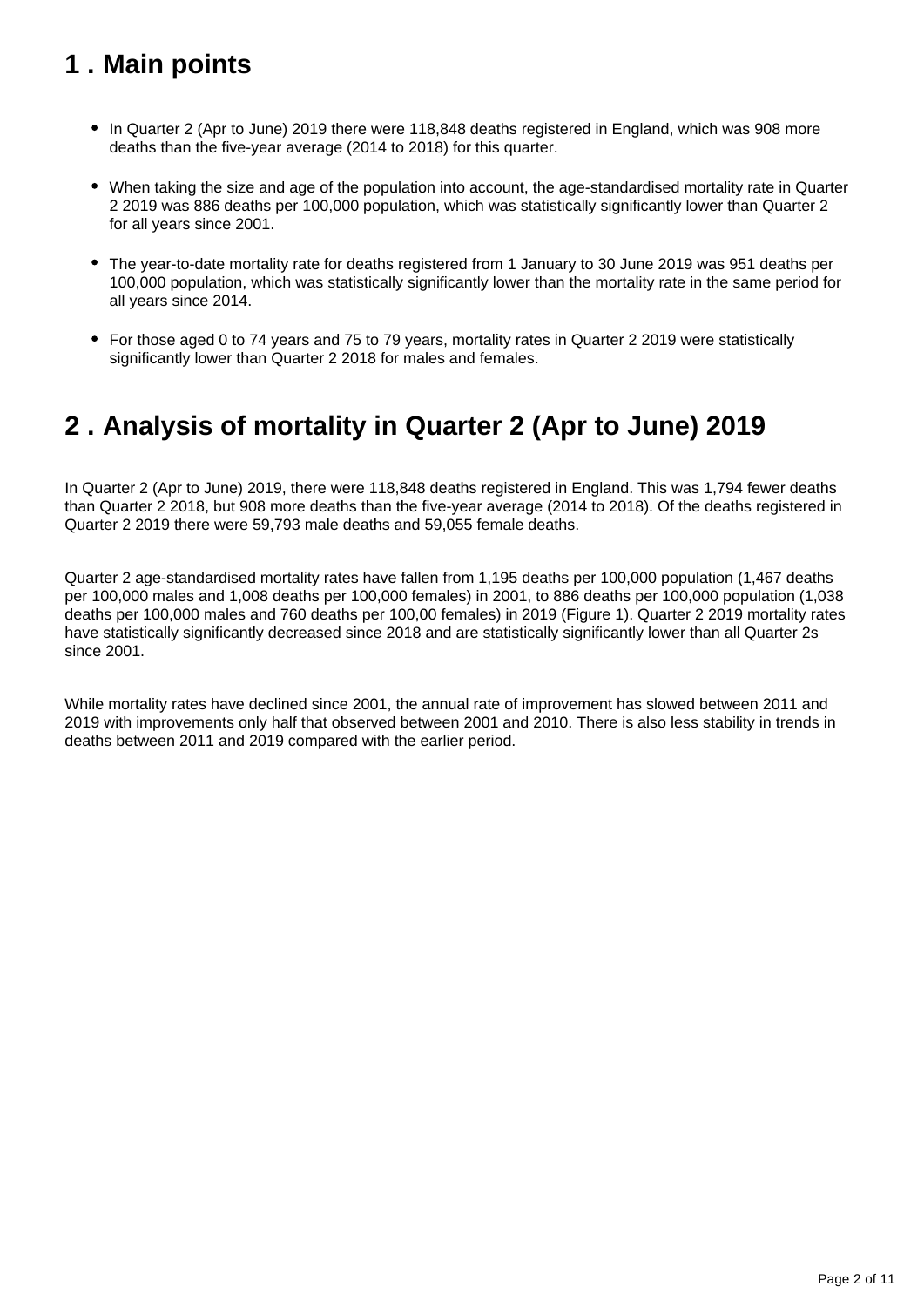#### **Age-standardised mortality rates by sex, deaths registered in Quarter 2 (Apr to June) 2001 to 2019, England**

### Figure 1: Mortality rates in Quarter 2 2019 were statistically significantly lower than Quarter 2 2018

Age-standardised mortality rates by sex, deaths registered in Quarter 2 (Apr to June) 2001 to 2019, England



#### **Source: Office for National Statistics**

#### **Notes:**

- 1. Age-standardised mortality rates per 100,000 population, standardised to the 2013 European Standard Population.
- 2. Q2 refers to Quarter 2 (1 April to 30 June).
- 3. Figures are for deaths registered rather than deaths occurring in each period.
- 4. Figures for 2019 are based on provisional mortality data and projected populations.
- 5. Figures exclude non-residents.

Figures 2a and 2b show that since Quarter 2 2001, mortality rates have generally declined for males and females aged 75 years and over, however more fluctuations were observed in rates in the second decade. Quarter 2 2019 had the lowest rates for ages 75 to 89 years since Quarter 2 2001, while the lowest rates for ages 90 years and over were observed in 2009 (males) and 2014 (females).

When looking at all age groups above 75 years between Quarter 2 2018 and Quarter 2 2019, the only statistically significant decreases were observed in ages 75 to 79 years for both sexes.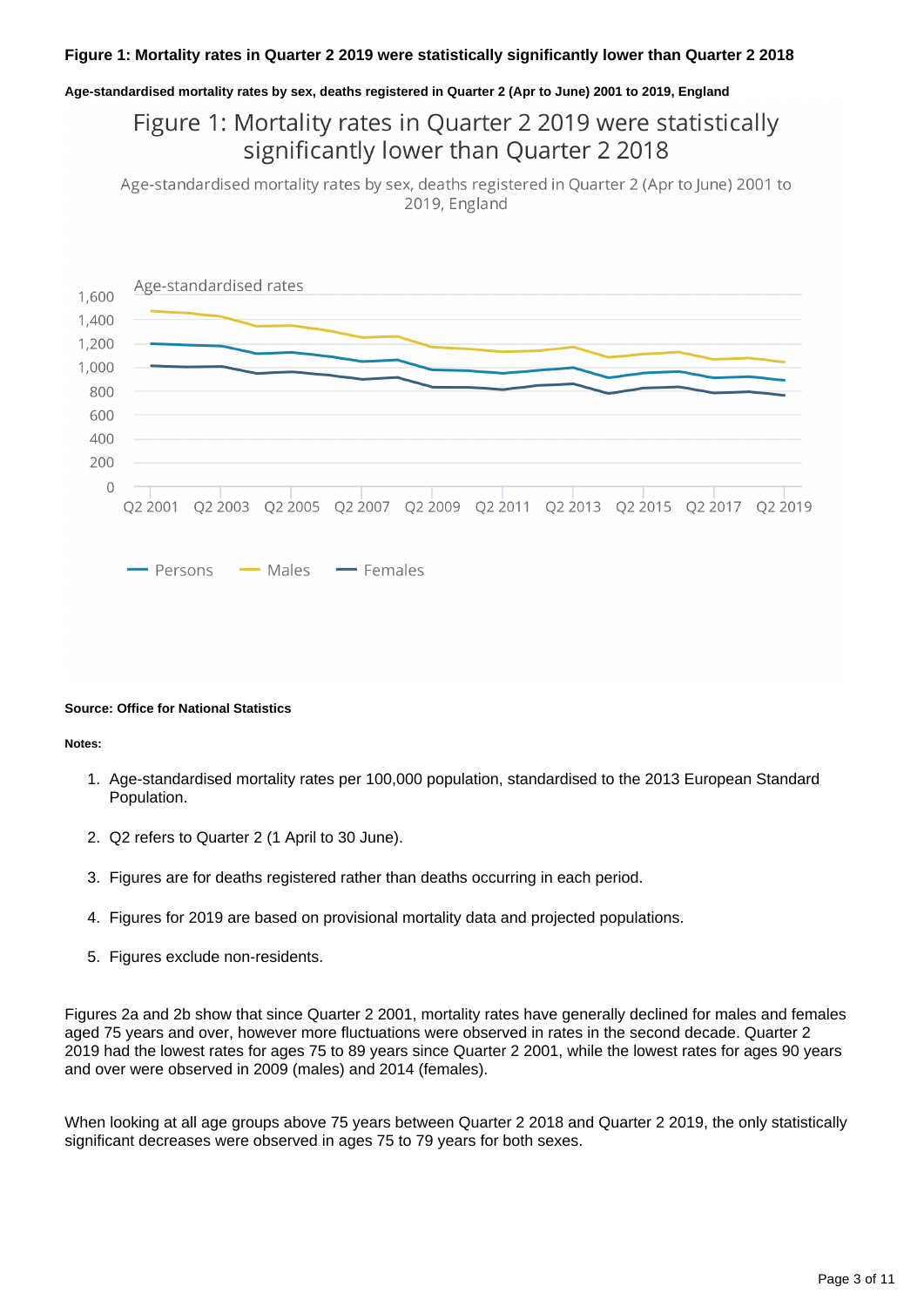#### **Figure 2a: Mortality rates statistically significantly decreased for males aged 75 to 79 years in Quarter 2 2019 compared with Quarter 2 2018**

**Age-specific mortality rates, males aged 75 years and over, deaths registered in Quarter 2 (Apr to June) 2001 to 2019, England**

### Figure 2a: Mortality rates statistically significantly decreased for males aged 75 to 79 years in Quarter 2 2019 compared with Ouarter 2 2018

Age-specific mortality rates, males aged 75 years and over, deaths registered in Quarter 2 (Apr to June) 2001 to 2019, England



#### **Source: Office for National Statistics**

**Notes:**

- 1. Age-specific mortality rates per 100,000 population.
- 2. Q2 refers to Quarter 2 (1 April to 30 June).
- 3. Figures are for deaths registered rather than deaths occurring in each period.
- 4. Figures for 2019 are based on provisional mortality data and projected populations.
- 5. Figures exclude non-residents.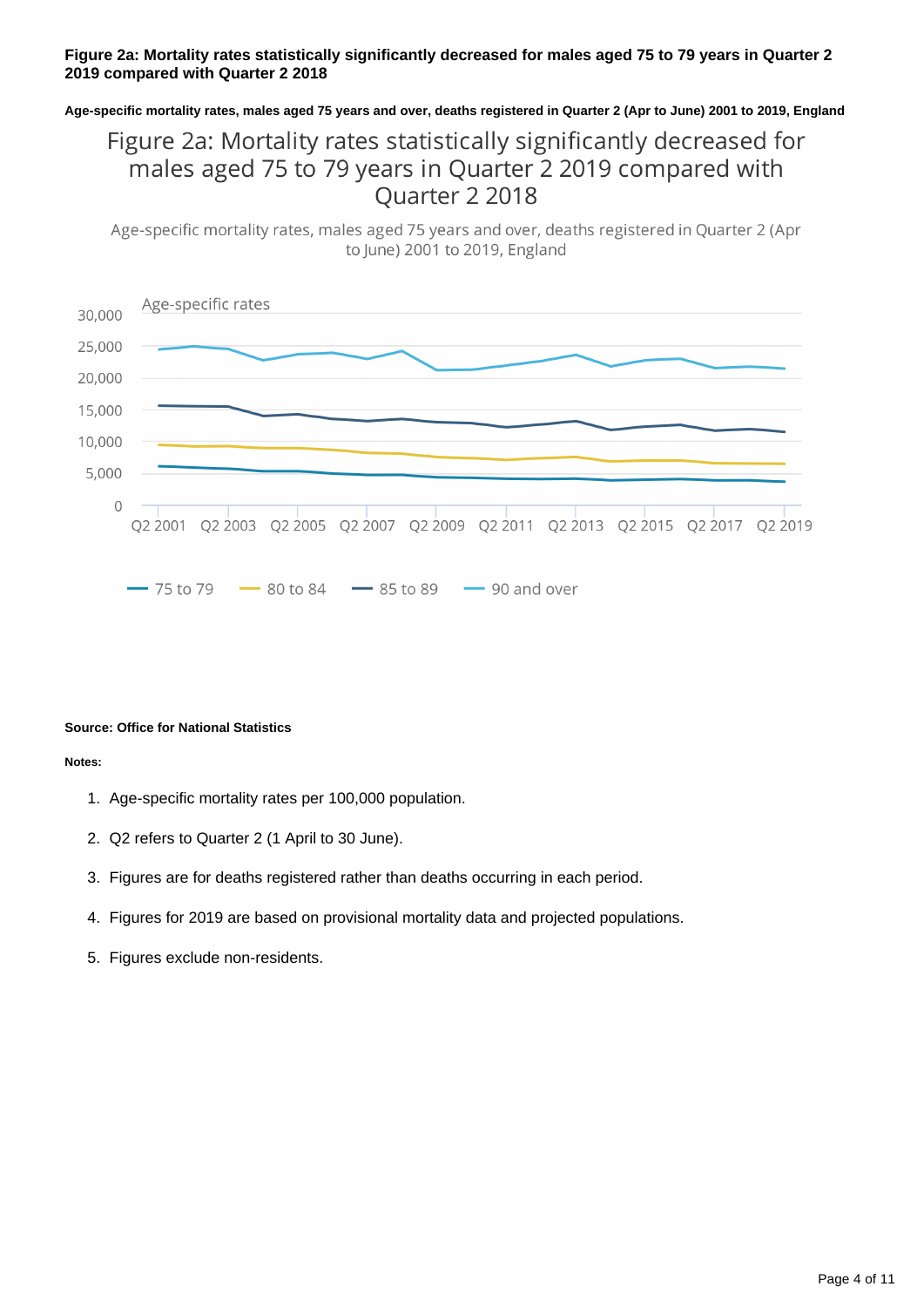#### **Figure 2b: Mortality rates statistically significantly decreased for females aged 75 to 79 years in Quarter 2 2019 compared with Quarter 2 2018**

#### **Age-specific mortality rates, females aged 75 years and over, deaths registered in Quarter 2 (Apr to June) 2001 to 2019, England**

## Figure 2b: Mortality rates statistically significantly decreased for females aged 75 to 79 years in Quarter 2 2019 compared with Ouarter 2 2018

Age-specific mortality rates, females aged 75 years and over, deaths registered in Quarter 2 (Apr to lune) 2001 to 2019, England



#### **Source: Office for National Statistics**

#### **Notes:**

- 1. Age-specific mortality rates per 100,000 population.
- 2. Q2 refers to Quarter 2 (1 April to 30 June).
- 3. Figures are for deaths registered rather than deaths occurring in each period.
- 4. Figures for 2019 are based on provisional mortality data and projected populations.
- 5. Figures exclude non-residents.

Figure 3 shows there were statistically significant decreases in mortality rates between Quarter 2 2018 and Quarter 2 2019 for ages 0 to 74 years. Additionally, the Quarter 2 2019 mortality rates were statistically significantly lower than Quarter 2 for all years since 2001, apart from 2017, where it was not significant. For both males and females, the annual rate of improvement in mortality rates has slowed since 2011 and is half that observed between 2001 and 2010.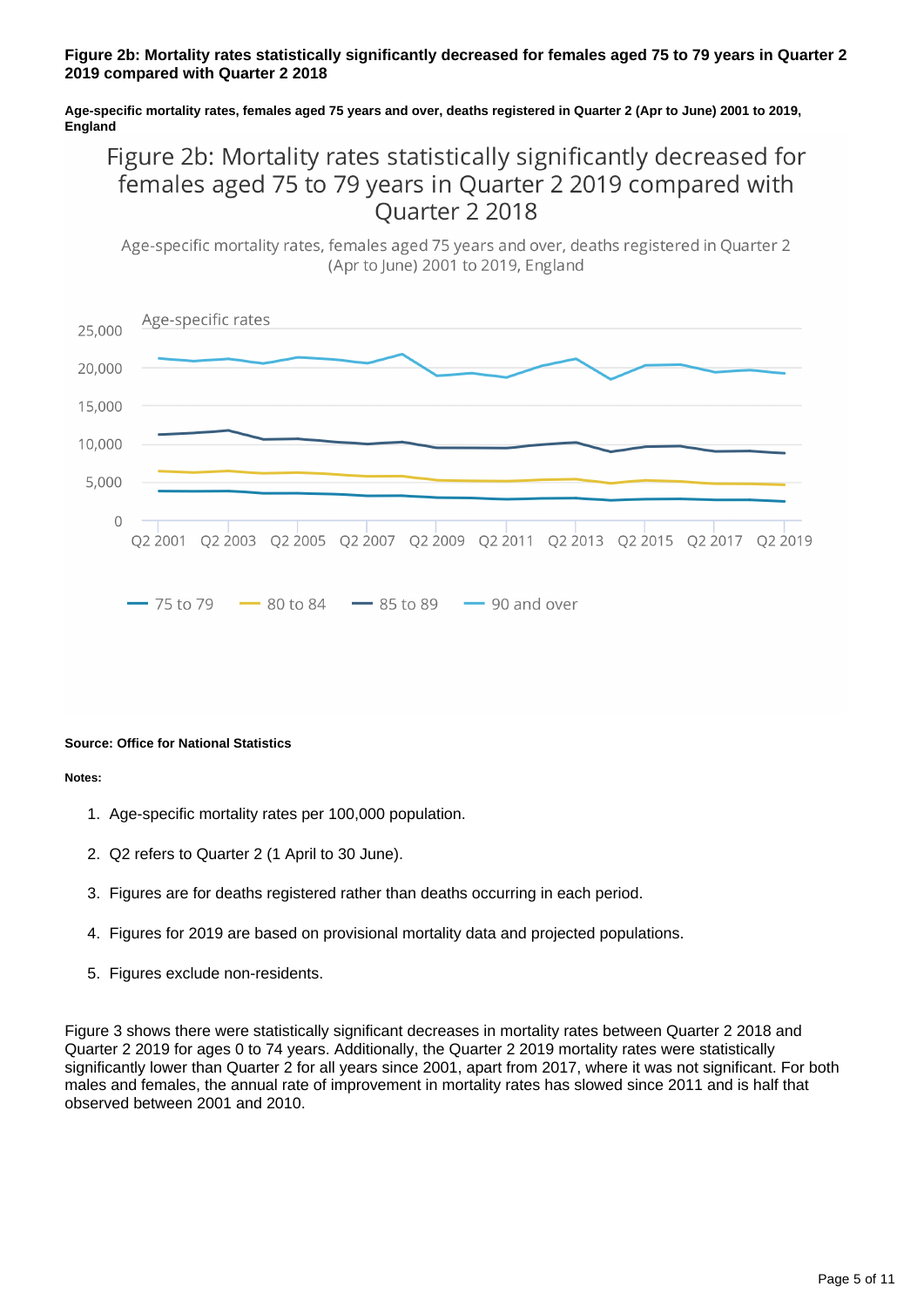#### **Figure 3: Mortality rates in Quarter 2 2019 for ages 0 and 74 years were the lowest since the time series began in 2001**

**Age-standardised mortality rates by sex, ages 0 to 74 years, deaths registered in Quarter 2 (Apr to June) 2001 to 2019, England**

### Figure 3: Mortality rates in Quarter 2 2019 for ages 0 and 74 years were the lowest since the time series began in 2001

Age-standardised mortality rates by sex, ages 0 to 74 years, deaths registered in Quarter 2 (Apr to June) 2001 to 2019, England



#### **Source: Office for National Statistics**

**Notes:**

- 1. Age-standardised mortality rates per 100,000 population, standardised to the 2013 European Standard Population.
- 2. Q2 refers to Quarter 2 (1 April to 30 June).
- 3. Figures are for deaths registered rather than deaths occurring in each period.
- 4. Figures for 2019 are based on provisional mortality data and projected populations.
- 5. Figures exclude non-residents.

### **Death occurrences**

Data reported in this section are based on deaths that occurred between 1 April and 30 June, rather than deaths that were registered in this period (as in the rest of this report). Further information about death occurrences and registration delays can be found in the [measuring these data section](https://www.ons.gov.uk/peoplepopulationandcommunity/birthsdeathsandmarriages/deaths/articles/quarterlymortalityreports/apriltojune2019#measuring-these-data) of this report.

There were 110,221 deaths that occurred between 1 April and 30 June 2019 in England, 4,670 less deaths than the five-year average (2014 to 2018) for the quarter. The number of deaths that occurred each day in Quarter 2 2019 were predominantly lower than the five-year average (75 out of 91 days were lower).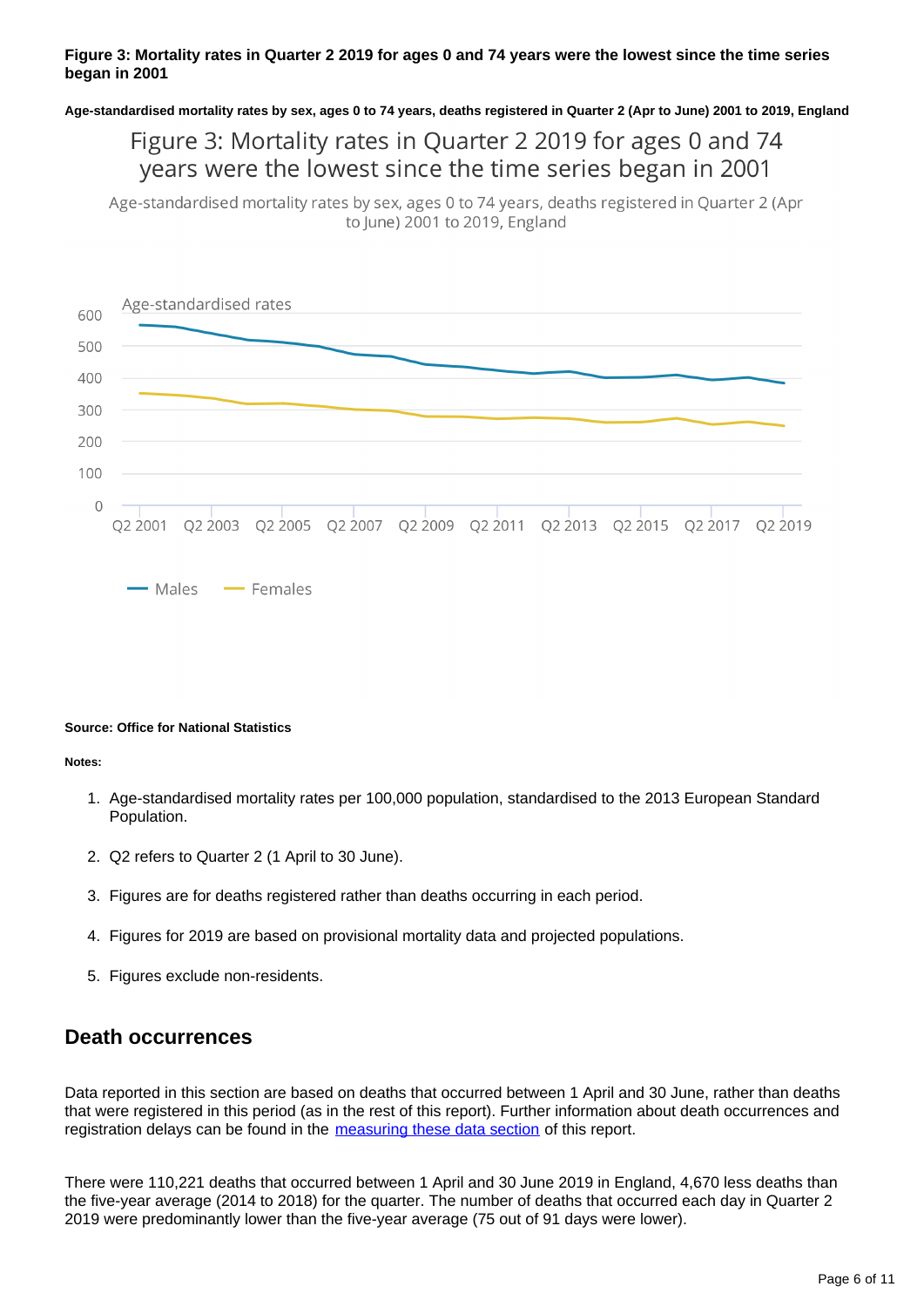Figure 4 shows the range of death occurrences. This refers to the difference between the lowest and highest numbers of deaths observed on each individual day during Quarter 2 2014 to 2018.

For April and May 2019, the number of death occurrences on each day were predominantly within the range of those occurring in Quarter 2 during the last five years. In June 2019, however, there were more instances where the number of death occurrences on each day were below the range of the last five years. This is likely to be an artefact of when the data extract was created, as deaths that occurred towards the end of the quarter may not have been registered by the date the extract was created. We would therefore expect the number of death occurrences to be higher in future releases.

#### **Figure 4: There were 110,221 death occurrences in Q2 2019 in England**

#### **Number of deaths occurring on each day in Quarter 2 (Apr to June) 2019, five-year average and range, England**



#### **Source: Office for National Statistics**

#### **Notes:**

- 1. Figures are for deaths occurring on each day rather than deaths registered.
- 2. Q2 refers to Quarter 2 (1 April to 30 June).
- 3. The range is the difference between the minimum and maximum value observed on each day during the five-year period (Q2 2014 to Q2 2018).
- 4. Figures exclude non-residents.

## <span id="page-6-0"></span>**3 . Analysis of year-to-date mortality**

To monitor mortality trends, we have calculated year-to-date figures based on deaths registered between 1 January and 30 June for years 2014 to 2019 (Figure 5).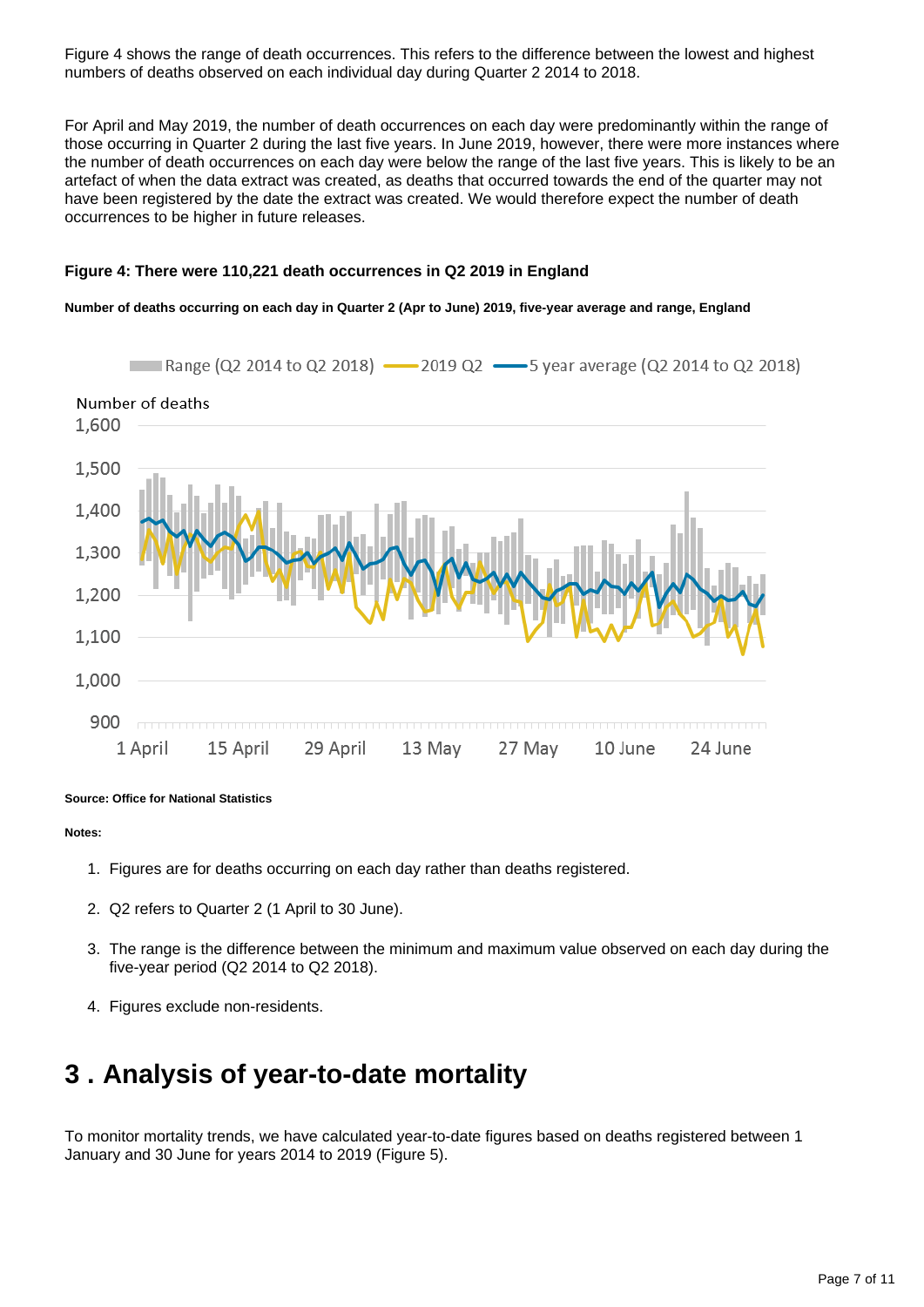There were 253,185 deaths registered during the first two quarters of 2019. This was lower than all observed years except for 2014 when there were 234,735 registered deaths.

The year-to-date age-standardised mortality rate for 2019 was 951 deaths per 100,000 population. Mortality rates for the first two quarters of each year have fluctuated with the rate in 2019 being statistically significantly lower than all observed years since 2014.

#### **Figure 5: Mortality rates for 2019 so far are statistically significantly lower than all years since 2014**

#### **Age-standardised mortality rates, deaths registered between 1 January and 30 June 2014 to 2019, England**

### Figure 5: Mortality rates for 2019 so far are statistically significantly lower than all years since 2014

Age-standardised mortality rates, deaths registered between 1 January and 30 June 2014 to 2019, England



#### **Source: Office for National Statistics**

**Notes:**

- 1. Age-standardised mortality rates per 100,000 population, standardised to the 2013 European Standard Population.
- 2. Figures are for deaths registered rather than deaths occurring in each period.
- 3. Figures for 2019 are based on provisional mortality data and projected populations.
- 4. Figures exclude non-residents.

## <span id="page-7-0"></span>**4 . Quarterly mortality data**

[Quarterly mortality, England](https://www.ons.gov.uk/peoplepopulationandcommunity/birthsdeathsandmarriages/deaths/datasets/quarterlymortalityreportsanalysis)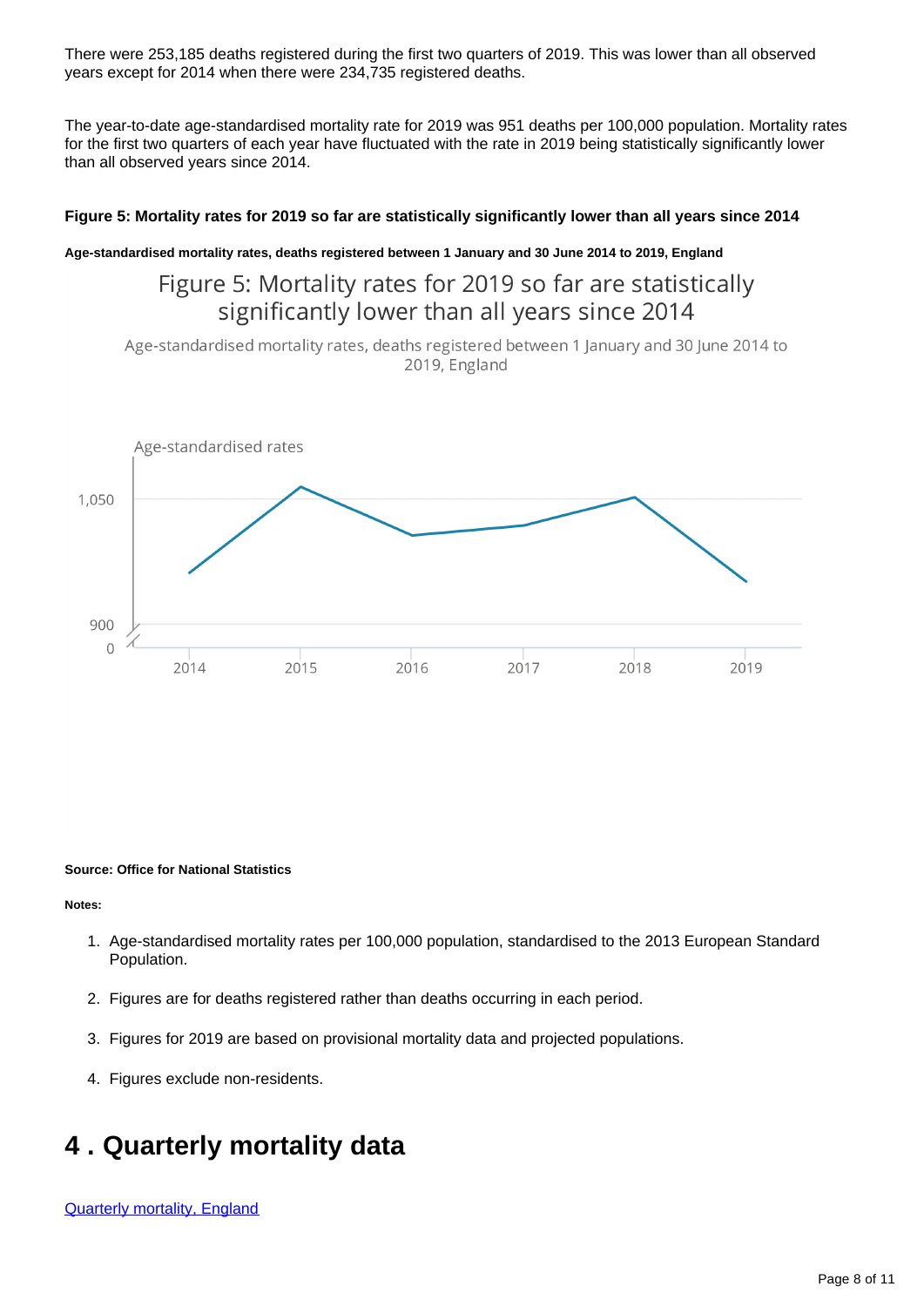Quarterly data on death registrations and death occurrences in England broken down by sex and age.

## <span id="page-8-0"></span>**5 . Glossary**

### **Age-specific mortality rates**

Age-specific mortality rates are used to allow comparisons between specified age groups.

### **Age-standardised mortality rates**

Age-standardised mortality rates are used to allow comparisons between populations, which may contain different proportions of people of different ages. The 2013 European Standard Population is used to standardise rates.

### **Quarter 2**

Quarter 2 is the period covering 1 April to 30 June.

### **Statistical significance**

The term "significant" refers to statistically significant changes or differences. Significance has been determined using the 95% confidence intervals, where instances of non-overlapping confidence intervals between figures indicate the difference is unlikely to have arisen from random fluctuation.

## <span id="page-8-1"></span>**6 . Measuring these data**

The purpose of this report is to provide timely surveillance of mortality in England, based on the best available provisional data. This report focuses on Quarter 2 (Apr to June).

### **Deaths data sources**

This report is based primarily on death registrations, with a section on death occurrences towards the end of the quarterly overview. Death occurrences show the number of deaths that occurred within a calendar period and gives a better indication than registrations of exactly when deaths were at their highest. This allows mortality to be related to other factors, such as weather patterns.

A provisional extract of death registrations and death occurrences data for Quarter 2 (1 April to 30 June) 2019 was created on 30 July 2019, roughly four weeks after the end of the reporting period.

Death registrations data for 2019 are provisional, however, we would expect only very small changes to total death registration counts once data are made final.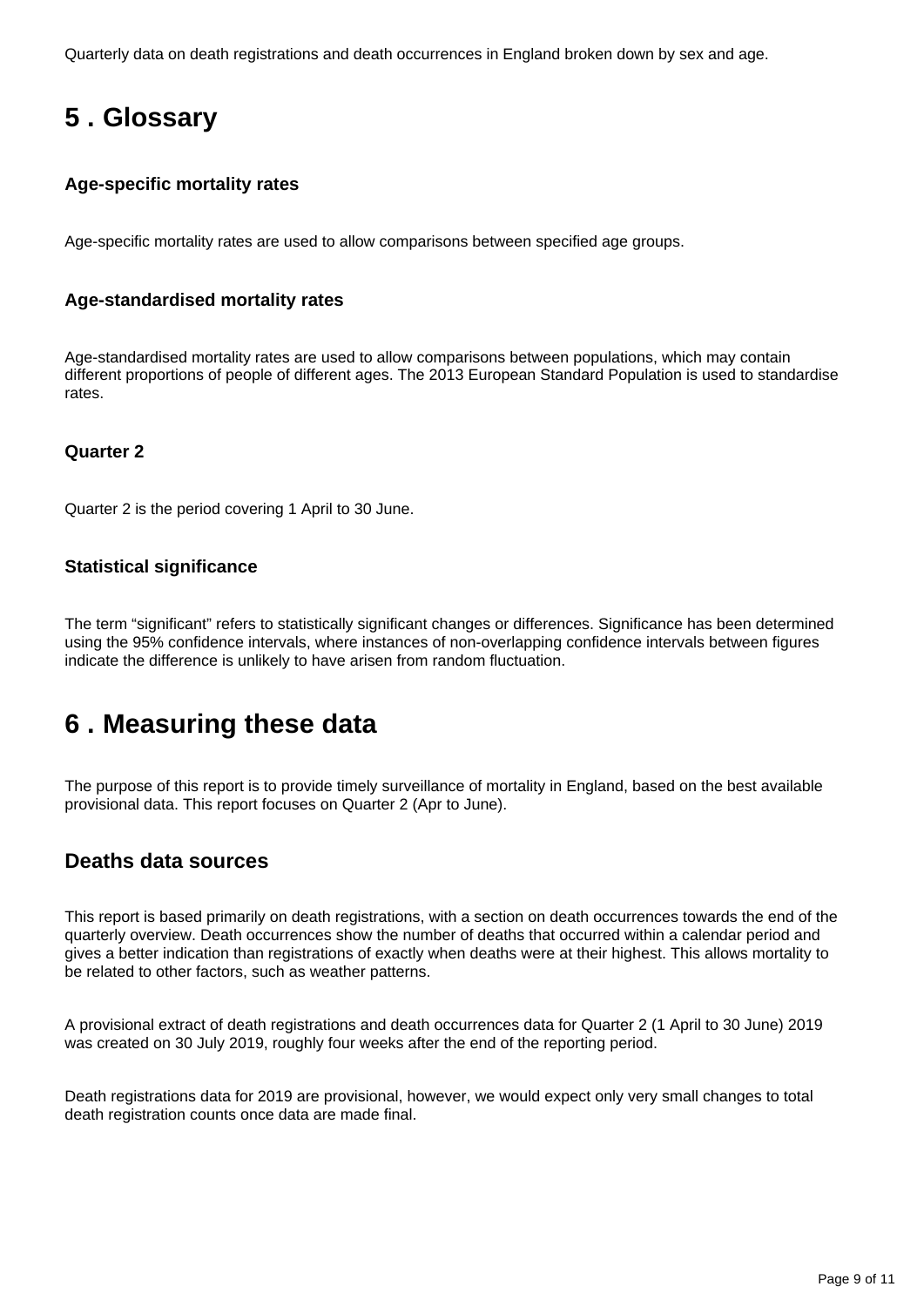Previously, death occurrences data have been produced using a similar extraction date to ensure data were consistent throughout the time period. However, for this release and all future releases this similar extraction date has been removed to ensure the occurrence data are the most up to date. As the result of [registration delays,](https://www.ons.gov.uk/peoplepopulationandcommunity/birthsdeathsandmarriages/deaths/methodologies/impactofregistrationdelaysonmortalitystatistics2016) deaths that occurred during Quarter 2 2019 may not have been registered by 30 July 2019 when the data extract was created. For this reason, the quarterly occurrences data are always somewhat incomplete, and we would expect the number of death occurrences in Quarter 2 2019 reported in future articles to be higher than the number reported here.

### **Quarterly populations**

We publish the [mid-year population estimates](https://www.ons.gov.uk/peoplepopulationandcommunity/populationandmigration/populationestimates/datasets/populationestimatesforukenglandandwalesscotlandandnorthernireland) used for calculating rates. For 2019, the 2016-based ONS [population projections were used.](https://www.ons.gov.uk/peoplepopulationandcommunity/populationandmigration/populationprojections/bulletins/nationalpopulationprojections/2016basedstatisticalbulletin/relateddata)

Calculation of mortality rates for quarterly deaths requires adjustments to be made to annual population estimates to calculate rates that are comparable.

We calculate an annual population centred on the midpoint of the quarter using two years' worth of population estimates or projections. This is then multiplied by the number of days within the quarter, as a proportion of the total number of days within that year. The output is used as the population denominator in calculations of agestandardised and age-specific mortality rates:

Quarter 2 2019 population

 $\mathcal{L} = (population 2018(i) + ((population 2019(i) - population 2018(i)) * (\frac{m}{M}))) * (\frac{N}{M})$ 

where m is the number of days from 1 July 2018 (the start of the mid-year for the population estimate) to the midpoint of Quarter 2 inclusive, N is the number of days in Quarter 2 2019 and M is the number of days in 2019 and (i) is the age group.

### **Early access for quality assurance purposes**

We provide early access for quality assurance purposes to a small number of analysts within Public Health England (PHE) and the Department of Health and Social Care (DHSC). The analysts are not permitted to share the findings or the report more widely in their organisations. The report is provided for the analysts to provide technical comment on our findings. However, the Office for National Statistics (ONS) itself independently produces these statistics, including determining the focus, content, commentary, illustration and interpretation of these measures presented, and the comments provided by PHE and DHSC are purely advisory.

## <span id="page-9-0"></span>**7 . Strengths and limitations**

The strengths of the quarterly mortality report include the following:

- provisional data are used to enable timely analysis to be completed to monitor mortality trends
- mortality data give complete population coverage and ensure the estimates are of high precision, and representative of the underlying population at risk

The limitations of the quarterly mortality report include the following: